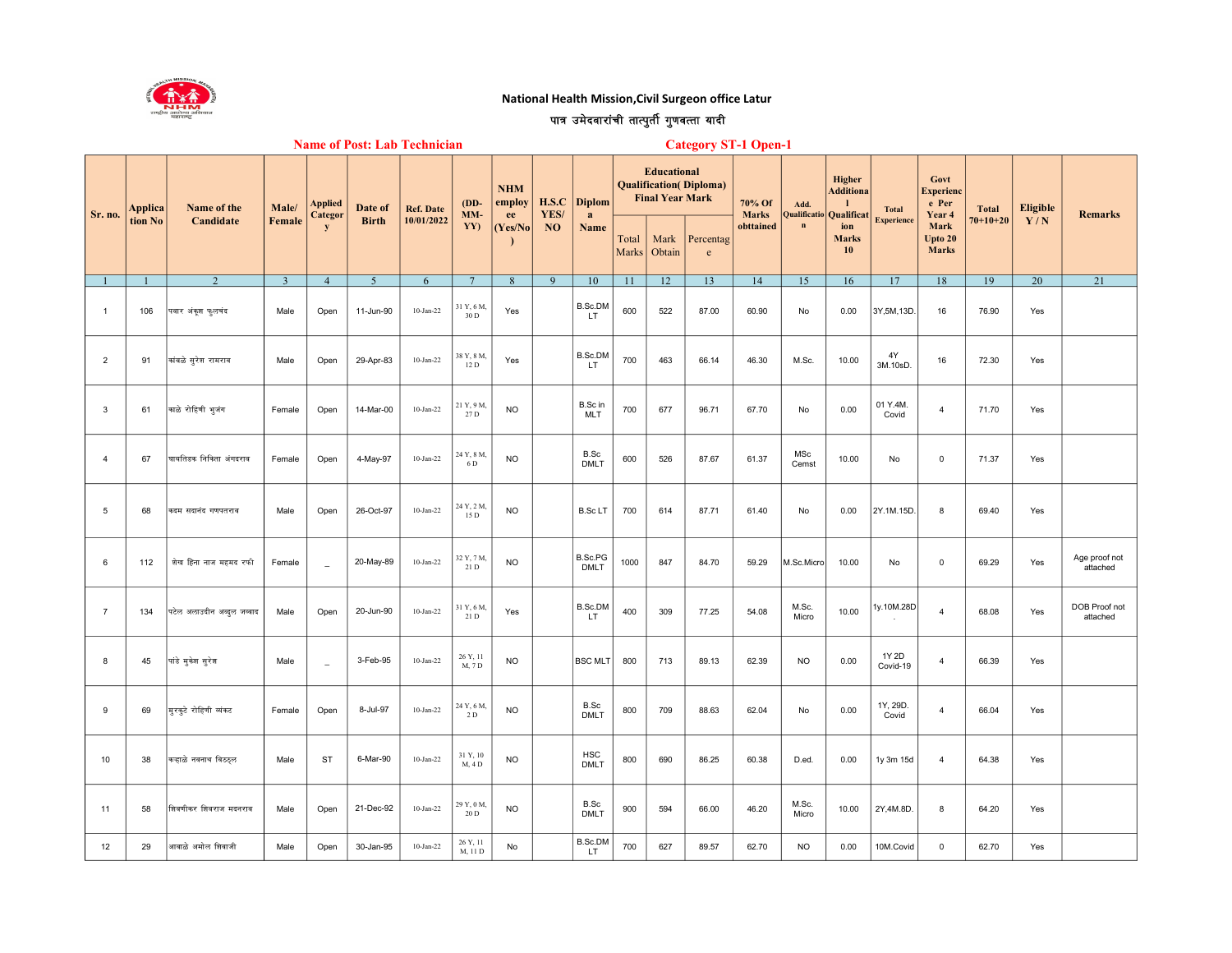| Applica<br>Sr. no.<br>tion No | Name of the    | Male/                      | <b>Applied</b><br>Categor | Date of        | <b>Ref. Date</b> | $(DD-$<br>MM-     | <b>NHM</b><br>employ<br>ee | H.S.C<br>YES/ | <b>Diplom</b><br>a |                                   | <b>Educational</b><br><b>Final Year Mark</b> | <b>Qualification</b> (Diploma) | 70% Of<br><b>Marks</b>    | Add.      | Higher<br><b>Additiona</b><br>$\mathbf{I}$<br>Qualificatio Qualificat | <b>Total</b>              | Govt<br>Experienc<br>e Per<br>Year 4 | <b>Total</b>                    | <b>Eligible</b> | <b>Remarks</b> |                                 |
|-------------------------------|----------------|----------------------------|---------------------------|----------------|------------------|-------------------|----------------------------|---------------|--------------------|-----------------------------------|----------------------------------------------|--------------------------------|---------------------------|-----------|-----------------------------------------------------------------------|---------------------------|--------------------------------------|---------------------------------|-----------------|----------------|---------------------------------|
|                               |                | Candidate                  | Female                    | y              | <b>Birth</b>     | 10/01/2022        | YY)                        | (Yes/No       | <b>NO</b>          | Name                              | Total<br>Marks                               | Mark<br>Obtain                 | Percentag<br>$\mathbf{e}$ | obttained | $\mathbf n$                                                           | ion<br><b>Marks</b><br>10 | <b>Experience</b>                    | Mark<br>Upto 20<br><b>Marks</b> | $70 + 10 + 20$  | Y/N            |                                 |
| -1                            |                | $\overline{2}$             | 3                         | $\overline{4}$ | $\overline{5}$   | 6                 | $7\phantom{.0}$            | 8             | $\mathbf{Q}$       | 10                                | 11                                           | 12                             | 13                        | 14        | 15                                                                    | 16                        | 17                                   | 18                              | 19              | 20             | $\overline{21}$                 |
| 13                            | $\overline{4}$ | मुंढे माणिक गोविंद         | Male                      | Open           | 15-Dec-98        | $10-Jan-22$       | 23 Y, 0 M,<br>26 D         | <b>NO</b>     |                    | <b>B.Sc.DM</b><br>LT.             | 600                                          | 537                            | 89.50                     | 62.65     | <b>NO</b>                                                             | 0.00                      | <b>NO</b>                            | $\mathbf 0$                     | 62.65           | Yes            |                                 |
| 14                            | 15             | सय्य्द उजमा खर्सीद         | Female                    | Open           | 22-Apr-96        | $10-Jan-22$       | 25 Y, 8 M,<br>19 D         | <b>NO</b>     |                    | B.Sc,AD<br><b>MLT</b>             | 1100                                         | 827                            | 75.18                     | 52.63     | MSc Bio<br>Tech.                                                      | 10.00                     | 2M.17D.<br>Covid                     | $\mathbf 0$                     | 62.63           | Yes            |                                 |
| 15                            | 110            | मंडे अंबादास वैजनाथ        | Male                      | Open           | 12-May-91        | $10-Jan-22$       | 30 Y, 7 M,<br>29 D         | Yes           |                    | B.Sc.DM<br>LT.                    | 800                                          | 619                            | 77.38                     | 54.16     | No                                                                    | 0.00                      | 2Y.8M.15D                            | 8                               | 62.16           | Yes            |                                 |
| 16                            | 107            | महालिंगे अविनाश कल्याण     | Male                      | Open           | 5-Jan-93         | $10-Jan-22$       | 29 Y, 0 M,<br>5 D          | <b>NO</b>     |                    | B.Sc.DM<br>LT.                    | 700                                          | 475                            | 67.86                     | 47.50     | M.Sc.Bot.                                                             | 10.00                     | 1Y.2M.4D<br>Covid                    | $\overline{4}$                  | 61.50           | Yes            | Age proof not<br>attached       |
| 17                            | 26             | कुसळे सुष्मा अशोकराव       | Female                    | Open           | 11-Sep-93        | $10-Jan-22$       | 28 Y, 3 M,<br>30 D         | <b>NO</b>     |                    | B.Sc<br><b>DMLT</b>               | 600                                          | 527                            | 87.83                     | 61.48     | <b>NO</b>                                                             | 0.00                      | <b>NO</b>                            | $\mathbf 0$                     | 61.48           | Yes            |                                 |
| 18                            | 20             | पवार सचिन मोहन             | Male                      | Open           | 1-Feb-00         | $10$ -Jan-22      | 21 Y, 11<br>M, 9 D         | <b>NO</b>     | Yes                | H.S.C.D<br><b>MLT</b>             | 1000                                         | 841                            | 84.10                     | 58.87     | <b>NO</b>                                                             | 0.00                      | 11M.14D.C<br>ovid                    | $\mathsf 0$                     | 58.87           | Yes            |                                 |
| 19                            | 9              | स्वामी शुभम शिवराज         | Male                      | $\overline{a}$ | 13-May-96        | $10$ -Jan-22      | 25 Y, 7 M,<br>28 D         | <b>NO</b>     |                    | B.Sc.<br>A DMLT                   | 1100                                         | 907                            | 82.45                     | 57.72     | <b>NO</b>                                                             | 0.00                      | <b>NO</b>                            | $\mathbf 0$                     | 57.72           | Yes            |                                 |
| 20                            | 74             | जोशी अंबिका व्यंकट         | Female                    | Open           | 16-Aug-00        | $10-Jan-22$       | 21 Y, 4 M,<br>25 D         | <b>NO</b>     |                    | H.S.C.D<br><b>MLT</b>             | 1100                                         | 895                            | 81.36                     | 56.95     | No                                                                    | 0.00                      | <b>NO</b>                            | $\mathbf 0$                     | 56.95           | Yes            |                                 |
| 21                            | 54             | गरगटे सरोजा युवराज         | Female                    | Open           | 5-Aug-95         | $10$ -Jan-22 $\,$ | 26 Y, 5 M,<br>5 D          | <b>NO</b>     |                    | <b>HSC</b><br><b>DMLT</b>         | 1100                                         | 881                            | 80.09                     | 56.06     | <b>NO</b>                                                             | 0.00                      | <b>NO</b>                            | $\mathbf 0$                     | 56.06           | Yes            |                                 |
| 22                            | 78             | जाधव रोहिणी नानासहेब       | Female                    | Open           | 17-Aug-97        | $10-Jan-22$       | 24 Y, 4 M,<br>24 D         | <b>NO</b>     |                    | B.Sc.<br>$M.L.T.+D$<br><b>MLT</b> | 1100                                         | 881                            | 80.09                     | 56.06     | No                                                                    | 0.00                      |                                      | $\mathbf 0$                     | 56.06           | Yes            |                                 |
| 23                            | 72             | वाघमारे प्रियंका वाबराव    | Female                    | S.C.           | 20-May-92        | $10-Jan-22$       | 29 Y, 7 M,<br>21 D         | <b>NO</b>     |                    | B.Sc<br><b>DMLT</b>               | 850                                          | 679                            | 79.88                     | 55.92     | No                                                                    | 0.00                      |                                      | $\mathsf 0$                     | 55.92           | Yes            | Date not clear on<br>Exp. Cert. |
| 24                            | 80             | गांधले ऋगिकेश वावासाहेब    | Male                      | Open           | 12-Apr-97        | $10-Jan-22$       | 24 Y, 8 M,<br>29 D         | <b>NO</b>     |                    | B.Sc<br><b>DMLT</b>               | 800                                          | 588                            | 73.50                     | 51.45     | No                                                                    | 0.00                      | 1Y.3M.4D.                            | $\overline{4}$                  | 55.45           | Yes            |                                 |
| 25                            | 22             | कमठे दिप्ती संजय           | Female                    | Open           | 1-Oct-97         | $10-Jan-22$       | 24 Y, 3 M,<br>9 D          | <b>NO</b>     |                    | B.Sc<br><b>DMLT</b>               | 500                                          | 395                            | 79.00                     | 55.30     | No                                                                    | 0.00                      | No                                   | $\mathbf 0$                     | 55.30           | Yes            |                                 |
| 26                            | 97             | .<br>मिटकरी अंबिका बस्वराज | Female                    |                | 1-Jan-98         | $10-Jan-22$       | 24 Y, 0 M,<br>9 D          | <b>NO</b>     |                    | H.S.C.D<br><b>MLT</b>             | 1100                                         | 864                            | 78.55                     | 54.98     | No                                                                    | 0.00                      | <b>NO</b>                            | $\mathbf 0$                     | 54.98           | Yes            |                                 |
| 27                            | 81             | पाटील गजानन लक्ष्मणराव     | Male                      | Open           | 22-Jun-90        | $10$ -Jan-22 $\,$ | 31 Y, 6 M,<br>19 D         | <b>NO</b>     |                    | B.Sc<br><b>DMLT</b>               | 1000                                         | 723                            | 72.30                     | 50.61     | No                                                                    | 0.00                      | 1 y 7D<br>Covid                      | $\overline{4}$                  | 54.61           | Yes            |                                 |
| 28                            | 36             | फड ओमकारेश्वर परमेश्वर     | Male                      | Open           | 26-May-02        | $10$ -Jan-22      | 19 Y, 7 M,<br>15 D         | <b>NO</b>     |                    | HSC DLT                           | 700                                          | 542                            | 77.43                     | 54.20     | <b>NO</b>                                                             | 0.00                      | No                                   | $\mathbf 0$                     | 54.20           | Yes            |                                 |
| 29                            | 10             | सोनवणे वैष्णवी रमेशराव     | Female                    | Open           | 25-Nov-97        | $10-Jan-22$       | 24 Y, 1 M,<br>16 D         | <b>NO</b>     |                    | B.Sc.<br>A DMLT                   | 1100                                         | 846                            | 76.91                     | 53.84     | <b>NO</b>                                                             | 0.00                      | 7M.5D.<br>Covid                      | $\mathbf 0$                     | 53.84           | Yes            | DOB Proof not<br>attached       |
| 30                            | $\mathbf{1}$   | ढोपरे संदिपान ज्ञानोवा     | Male                      | Open           | 1-Oct-86         | $10-Jan-22$       | 35 Y, 3 M,<br>9 D          | <b>NO</b>     | Yes                | B.Sc.DM<br>LT.                    | 400                                          | 305                            | 76.25                     | 53.38     |                                                                       | 0.00                      | <b>NO</b>                            | $\mathbf 0$                     | 53.38           | Yes            |                                 |
| 31                            | 89             | देशमुख स्वाती चित्रभुज     | Female                    | Open           | 29-Dec-98        | $10$ -Jan-22      | 23 Y, 0 M,<br>12 D         | <b>NO</b>     |                    | H.S.C.D<br><b>MLT</b>             | 1100                                         | 837                            | 76.09                     | 53.26     | No                                                                    | 0.00                      | <b>NO</b>                            | $\mathsf 0$                     | 53.26           | Yes            |                                 |
| 32                            | 82             | कर्पे अषिश प्रभाकर         | Male                      | Open           | 8-Nov-00         | $10-Jan-22$       | 21 Y, 2 M,<br>2 D          | <b>NO</b>     |                    | H.S.C.D<br><b>MLT</b>             | 800                                          | 608                            | 76.00                     | 53.20     | No                                                                    | 0.00                      | <b>NO</b>                            | $\mathbf 0$                     | 53.20           | Yes            |                                 |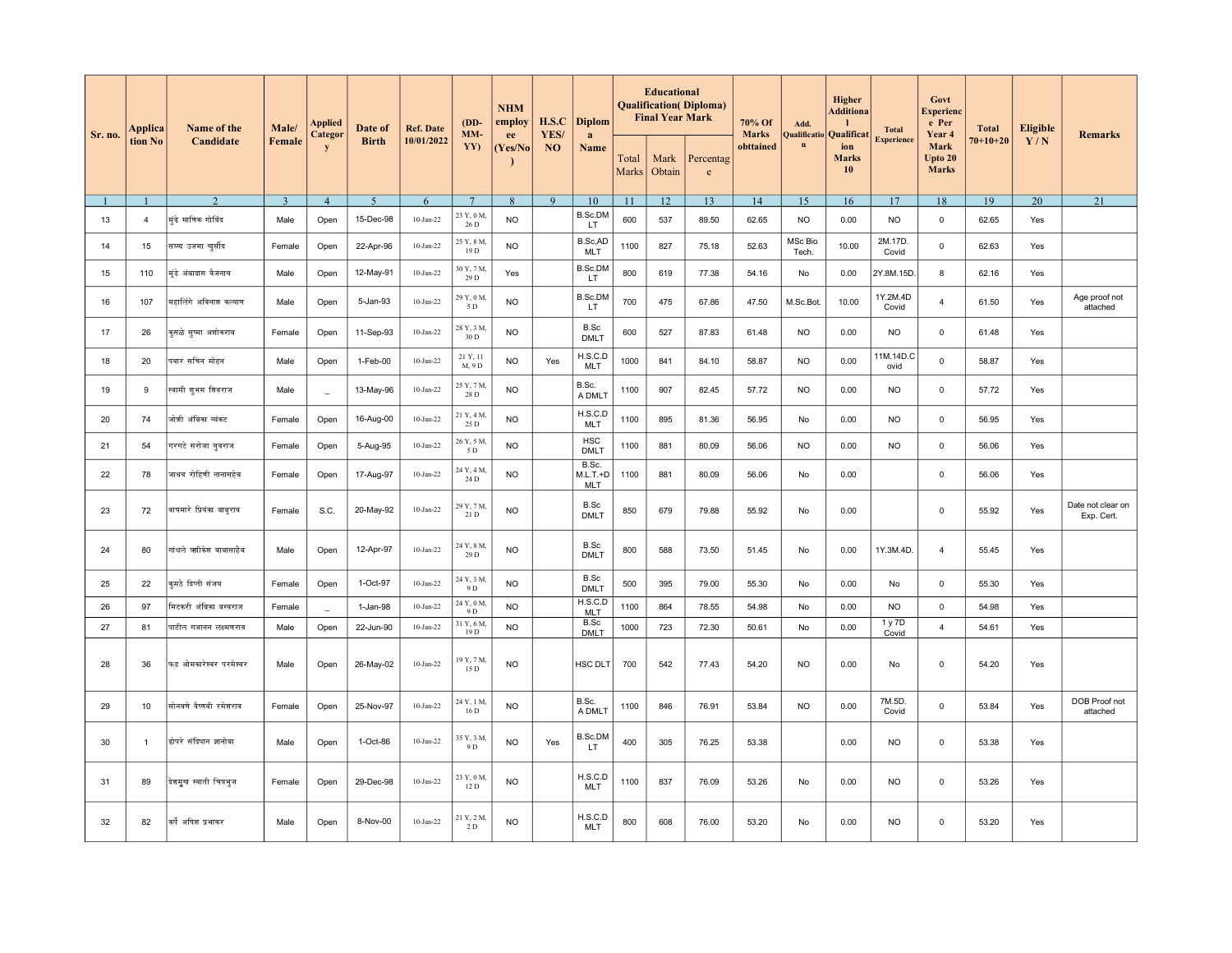| Sr. no. | Applica        | Name of the               | Male/          | <b>Applied</b><br>Categor | Date of        | <b>Ref. Date</b> | $(DD-$<br>MM-        | <b>NHM</b><br>employ<br>ee | H.S.C<br>YES/ | <b>Diplom</b><br>a            |                | <b>Educational</b><br><b>Final Year Mark</b> | <b>Qualification</b> ( <i>Diploma</i> ) | 70% Of<br><b>Marks</b> | Add.       | <b>Higher</b><br><b>Additiona</b><br>Qualificatio   Qualificat | <b>Total</b>       | Govt<br><b>Experienc</b><br>e Per<br>Year 4 | <b>Total</b> | <b>Eligible</b> | <b>Remarks</b>                                |
|---------|----------------|---------------------------|----------------|---------------------------|----------------|------------------|----------------------|----------------------------|---------------|-------------------------------|----------------|----------------------------------------------|-----------------------------------------|------------------------|------------|----------------------------------------------------------------|--------------------|---------------------------------------------|--------------|-----------------|-----------------------------------------------|
|         | tion No        | Candidate                 | <b>Female</b>  | y                         | <b>Birth</b>   | 10/01/2022       | YY)                  | (Yes/No                    | NO            | Name                          | Total<br>Marks | Mark<br>Obtain                               | Percentag<br>$\rm e$                    | obttained              | $\bf n$    | ion<br><b>Marks</b><br>10                                      | <b>Experience</b>  | Mark<br>Upto 20<br><b>Marks</b>             | $70+10+20$   | Y/N             |                                               |
|         |                | $\overline{2}$            | $\overline{3}$ | $\overline{4}$            | $\overline{5}$ | 6                | $7\phantom{.0}$      | 8                          | 9             | 10                            | 11             | 12                                           | 13                                      | 14                     | 15         | 16                                                             | 17                 | 18                                          | 19           | 20              | 21                                            |
| 33      | 135            | राठोडे शितल पांडूरंग      | Female         | Open                      | 14-Feb-95      | $10-Jan-22$      | 26 Y, 10<br>M, 27 D  | <b>NO</b>                  |               | <b>HSC</b><br><b>DMLT</b>     | 1100           | 833                                          | 75.73                                   | 53.01                  | No         | 0.00                                                           | No                 | $\mathbf 0$                                 | 53.01        | Yes             |                                               |
| 34      | 11             | हुडे कविता नरसिंग         | Female         | Open                      | 16-Aug-92      | $10-Jan-22$      | 29 Y, 4 M,<br>25 D   | <b>NO</b>                  | Yes           | H.S.C.D<br><b>MLT</b>         | 1100           | 832                                          | 75.64                                   | 52.95                  | <b>NO</b>  | 0.00                                                           | <b>NO</b>          | $\mathbf 0$                                 | 52.95        | Yes             |                                               |
| 35      | 122            | सुरवसे अमर दत्तात्रय      | Male           | $\overline{a}$            | 12-Aug-96      | $10-Jan-22$      | 25 Y, 4 M,<br>29 D   | <b>NO</b>                  |               | B.Sc.DM<br>LT.                | 700            | 486                                          | 69.43                                   | 48.60                  | No         | 0.00                                                           | 1Y.4M.18D          | 4                                           | 52.60        | Yes             | DOB Proof not<br>attached                     |
| 36      | 136            | गुहाडे भागवत परसराम       | male           | S.T.                      | 9-Nov-00       | $10-Jan-22$      | 21 Y, 2 M,<br>1D     | <b>NO</b>                  |               | <b>HSC</b><br><b>DMLT</b>     | 800            | 599                                          | 74.88                                   | 52.41                  | No         | 0.00                                                           | No                 | $\mathsf 0$                                 | 52.41        | Yes             |                                               |
| 37      | 28             | पेंडारकर अमोल राम         | Male           | Open                      | 14-Jul-94      | $10-Jan-22$      | 27 Y, 5 M,<br>27 D   | <b>NO</b>                  |               | H.S.C.D<br><b>MLT</b>         | 600            | 449                                          | 74.83                                   | 52.38                  | <b>NO</b>  | 0.00                                                           | <b>NO</b>          | $\mathsf 0$                                 | 52.38        | Yes             |                                               |
| 38      | 108            | वानखेडे कल्याणी संजयराव   | Female         | OBC                       | 10-Feb-95      | $10$ -Jan-22     | 26 Y, 11<br>M, 0 D   | <b>NO</b>                  |               | <b>B.Sc.MLT</b><br>+ DMLT     | 900            | 668                                          | 74.22                                   | 51.96                  | No         | 0.00                                                           | No                 | $\mathbf 0$                                 | 51.96        | Yes             | DD of Rs.150 Post<br>not for OBC              |
| 39      | 53             | मुजावर सुमैया हाजीब       | Female         | Open                      | 26-Jan-00      | $10$ -Jan-22     | 21 Y, 11<br>M, 15 D  | <b>NO</b>                  |               | <b>HSC</b><br><b>DMLT</b>     | 600            | 445                                          | 74.17                                   | 51.92                  | <b>NO</b>  | 0.00                                                           | <b>NO</b>          | $\mathbf 0$                                 | 51.92        | Yes             |                                               |
| 40      | $\overline{7}$ | खादरी ओवेस उमर फारुख      | Male           | $\sim$                    | 10-Feb-01      | $10-Jan-22$      | 20 Y, 11<br>M, 0 D   | <b>NO</b>                  | Yes           | H.S.C.D<br><b>MLT</b>         | 500            | 370                                          | 74.00                                   | 51.80                  | <b>NO</b>  | 0.00                                                           | No                 | $\mathbf 0$                                 | 51.80        | Yes             |                                               |
| 41      | 40             | शेख अरवाज हाजीपाशा        | Male           | Open                      | 12-Aug-94      | $10$ -Jan-22     | 27 Y, 4 M,<br>29 D   | <b>NO</b>                  |               | B.Sc.DM<br>LT.                | 700            | 515                                          | 73.57                                   | 51.50                  | <b>NO</b>  | 0.00                                                           | No                 | $\mathbf 0$                                 | 51.50        | Yes             |                                               |
| 42      | 59             | उध्दारे गंगासागर गोपाळराव | Female         | <b>ST</b>                 | 11-Feb-92      | $10$ -Jan-22     | 29 Y, 10<br>M, 30 D  | <b>NO</b>                  |               | B.Sc.<br><b>DMLT</b>          | 1100           | 803                                          | 73.00                                   | 51.10                  | No         | 0.00                                                           | <b>NO</b>          | $\mathbf 0$                                 | 51.10        | Yes             |                                               |
| 43      | 93             | मंगळे राणी नेमिनाथ        | Female         | OBC                       | 15-Apr-99      | $10-Jan-22$      | 22 Y, 8 M,<br>26 D   | <b>NO</b>                  |               | H.S.C.<br><b>DMLT</b>         | 1200           | 861                                          | 71.75                                   | 50.23                  | No         | 0.00                                                           | <b>NO</b>          | $\mathsf 0$                                 | 50.23        | Yes             | DD of Rs.150 Post<br>not available for<br>OBC |
| 44      | 32             | मोरे दत्ता अमृतराव        | Male           | Open                      | 1-Feb-88       | $10-Jan-22$      | 33 Y, 11<br>M, 9 D   | <b>NO</b>                  |               | B.Sc.DM<br>LT.                | 1200           | 848                                          | 70.67                                   | 49.47                  | <b>NO</b>  | 0.00                                                           | Covid-19<br>9M 28D | $\mathbf 0$                                 | 49.47        | Yes             |                                               |
| 45      | 126            | घोडके पदमाकर वालासाहेब    | Male           | $\sim$                    | 15-Jan-96      | $10-Jan-22$      | 25 Y, 11<br>M, 26 D  | <b>NO</b>                  |               | <b>HSC</b><br><b>DMLT</b>     | 800            | 564                                          | 70.50                                   | 49.35                  | No         | 0.00                                                           | No                 | $\mathsf 0$                                 | 49.35        | Yes             |                                               |
| 46      | 94             | कसबे आशा बाबुराव          | Female         | Open                      | 2-Jan-86       | $10-Jan-22$      | 36 Y, 0 M,<br>8 D    | <b>NO</b>                  |               | H.S.C.<br><b>DMLT</b>         | 1200           | 844                                          | 70.33                                   | 49.23                  | No         | 0.00                                                           | No                 | $\mathbf 0$                                 | 49.23        | Yes             |                                               |
| 47      | 96             | सिध्दीकी इरफान जलील       | Male           | $\overline{\phantom{a}}$  | 23-Sep-92      | $10$ -Jan-22     | 29 Y, 3 M,<br>18 D   | <b>NO</b>                  |               | H.S.C.D<br><b>MLT</b>         | 1000           | 702                                          | 70.20                                   | 49.14                  | No         | 0.00                                                           | <b>NO</b>          | $\mathsf 0$                                 | 49.14        | Yes             |                                               |
| 48      | 14             | पाईकराव मनिषा सुनिल       | Female         | Open                      | 17-Mar-95      | $10-Jan-22$      | 26 Y, 9 M,<br>24 D   | No                         |               | B.Sc<br><b>DMLT</b>           | 900            | 574                                          | 63.78                                   | 44.64                  | <b>NO</b>  | 0.00                                                           | 1Y.1M.<br>Covid    | 4                                           | 48.64        | Yes             |                                               |
| 49      | 39             | गायकवाड पल्लवी बालासाहेब  | Female         | Open                      | 21-May-97      | $10$ -Jan-22     | 24 Y, 7 M,<br>20 D   | <b>NO</b>                  |               | <b>B.Sc.PG</b><br><b>DMLT</b> | 600            | 415                                          | 69.17                                   | 48.42                  | <b>NO</b>  | 0.00                                                           | 7M 14D<br>Covid-19 | $\mathbf 0$                                 | 48.42        | Yes             | DOB Proof not<br>attached                     |
| 50      | 99             | कदम विष्णु मोहनराव        | Male           | Open                      | 8-Oct-94       | $10-Jan-22$      | 27 Y, 3 M,<br>2 D    | <b>NO</b>                  |               | B.Sc<br><b>ADMLT</b>          | 1200           | 826                                          | 68.83                                   | 48.18                  | No         | 0.00                                                           | No                 | $\mathsf 0$                                 | 48.18        | Yes             |                                               |
| 51      | 37             | कुंभार विनय वालाजी        | Male           | Open                      | 28-Nov-97      | $10-Jan-22$      | 24 Y, 1 M,<br>13 D   | <b>NO</b>                  |               | B.Sc.DM<br>LT.                | 800            | 504                                          | 63.00                                   | 44.10                  |            | 0.00                                                           | 1Y 1M<br>22 D.     | $\overline{4}$                              | 48.10        | Yes             |                                               |
| 52      | $\overline{2}$ | मिंडे सरज महादेव          | Male           | Open                      | 10-Mar-94      | $10-Jan-22$      | 27 Y, 10<br>$M, 0$ D | <b>NO</b>                  |               | B.Sc.DM<br>LT                 | 700            | 440                                          | 62.86                                   | 44.00                  | <b>NO</b>  | 0.00                                                           | 1Y.1M.13D<br>Covid | $\overline{4}$                              | 48.00        | Yes             |                                               |
| 53      | 3              | वाचणे शुभम शिवराज         | Male           | Open                      | 23-Oct-96      | $10-Jan-22$      | 25 Y, 2 M,<br>18 D   | <b>NO</b>                  |               | B.Sc. PG<br><b>DMLT</b>       | 600            | 325                                          | 54.17                                   | 37.92                  | M.Sc.Micro | 10.00                                                          | <b>NO</b>          | $\mathsf 0$                                 | 47.92        | Yes             |                                               |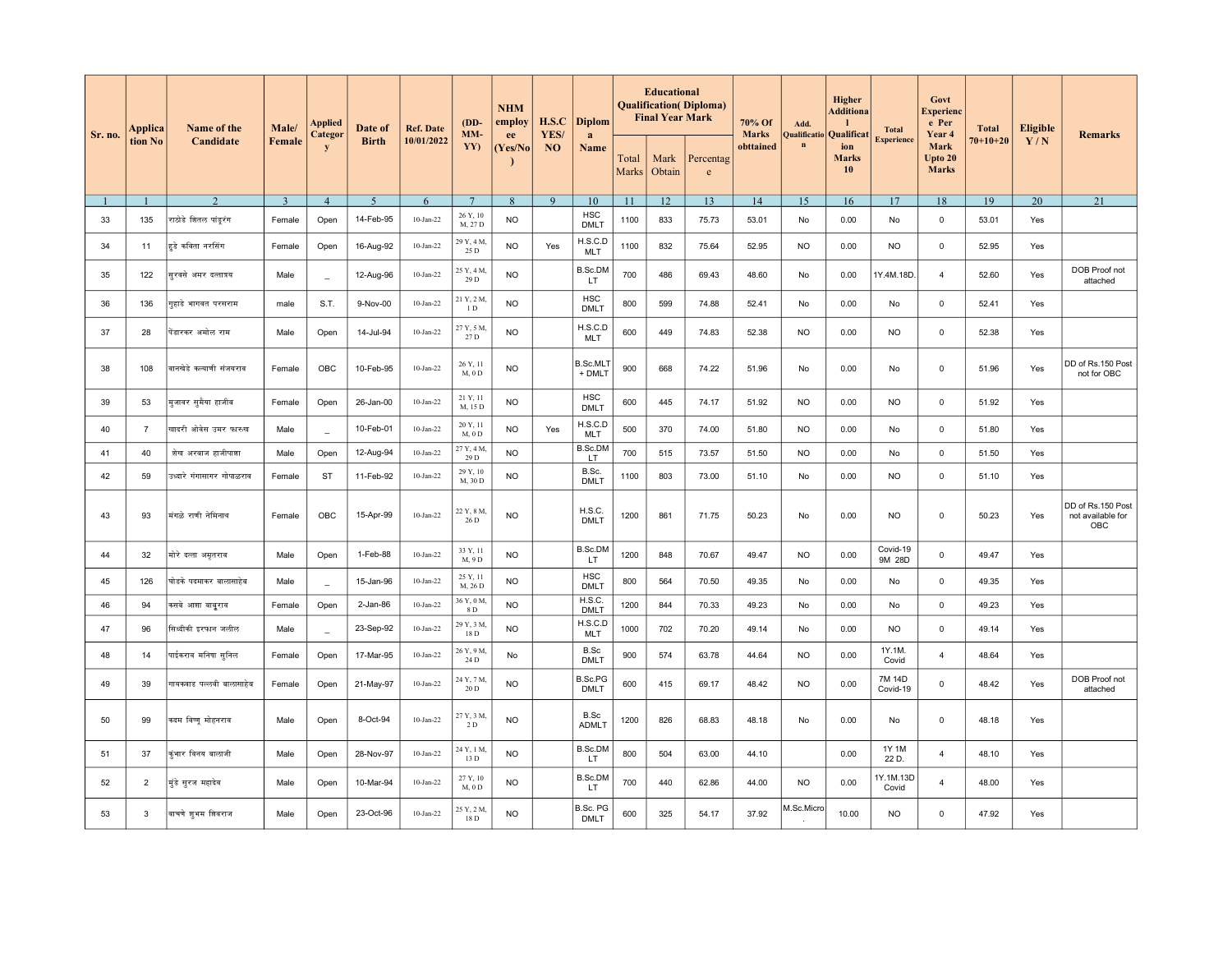| Applica<br>Sr. no.<br>tion No | Name of the<br>Candidate | Male/                     | Applied | Date of                  | <b>Ref. Date</b> | $(DD-$<br>MM-     | <b>NHM</b><br>employ<br>ee | H.S.C<br>YES/ | <b>Diplom</b><br>$\mathbf{a}$ |                               | <b>Educational</b><br><b>Final Year Mark</b> | <b>Qualification</b> ( <i>Diploma</i> ) | 70% Of<br><b>Marks</b>    | Add.<br><b>Qualificatio</b> | Higher<br>Additiona<br>$\mathbf{I}$<br>Qualificat | <b>Total</b>              | Govt<br>Experienc<br>e Per<br>Year 4 | <b>Total</b>                    | <b>Eligible</b> | <b>Remarks</b> |                           |
|-------------------------------|--------------------------|---------------------------|---------|--------------------------|------------------|-------------------|----------------------------|---------------|-------------------------------|-------------------------------|----------------------------------------------|-----------------------------------------|---------------------------|-----------------------------|---------------------------------------------------|---------------------------|--------------------------------------|---------------------------------|-----------------|----------------|---------------------------|
|                               |                          |                           | Female  | Categor<br>$\mathbf{y}$  | <b>Birth</b>     | 10/01/2022        | YY)                        | (Yes/No       | NO                            | Name                          | Total<br>Marks                               | Mark<br>Obtain                          | Percentag<br>$\mathbf{e}$ | obttained                   | $\mathbf n$                                       | ion<br><b>Marks</b><br>10 | <b>Experience</b>                    | Mark<br>Upto 20<br><b>Marks</b> | $70 + 10 + 20$  | Y/N            |                           |
|                               |                          | 2                         | 3       | $\overline{4}$           | 5                | 6                 | 7                          | 8             | 9                             | 10                            | -11                                          | 12                                      | 13                        | 14                          | 15                                                | 16                        | 17                                   | 18                              | 19              | 20             | $\overline{21}$           |
| 54                            | 21                       | शेरीकर हमीद महेमुदसाब     | Male    | Open                     | 17-Nov-91        | $10-Jan-22$       | 30 Y, 1 M,<br>24 D         | <b>NO</b>     |                               | B.Sc<br><b>DMLT</b>           | 1200                                         | 819                                     | 68.25                     | 47.78                       | NO.                                               | 0.00                      | 3M.27D.<br>Covid                     | 0                               | 47.78           | Yes            |                           |
| 55                            | 133                      | बेदरकर रेश्मा गुरुलिंग    | Female  | Open                     | 7-Mar-85         | 10-Jan-22         | 36 Y, 10<br>M, 3 D         | <b>NO</b>     |                               | <b>B.Sc.PG</b><br><b>DMLT</b> | 900                                          | 612                                     | 68.00                     | 47.60                       | No                                                | 0.00                      | 3 M.                                 | $\mathbf 0$                     | 47.60           | Yes            |                           |
| 56                            | 66                       | नागरगोजे नवनाथ औदुंबर     | Male    | Open                     | 24-May-94        | $10-Jan-22$       | 27 Y, 7 M,<br>17 D         | <b>NO</b>     |                               | B.Sc<br><b>DMLT</b>           | 1200                                         | 815                                     | 67.92                     | 47.54                       | No                                                | 0.00                      | 4M.25D.<br>Covid                     | 0                               | 47.54           | Yes            |                           |
| 57                            | 105                      | कुलकर्णी आनंद शरद         | Male    | Open                     | 27-May-92        | $10-Jan-22$       | 29 Y, 7 M,<br>14 D         | <b>NO</b>     |                               | H.S.C.D<br><b>MLT</b>         | 1200                                         | 814                                     | 67.83                     | 47.48                       | No                                                | 0.00                      | No                                   | $\mathbf 0$                     | 47.48           | Yes            |                           |
| 58                            | 114                      | गोरे श्रीहरी बालासाहेब    | Male    | Open                     | 4-Nov-93         | 10-Jan-22         | 28 Y, 2 M,<br>6 D          | No            |                               | B.Sc.DM<br>LT.                | 1200                                         | 812                                     | 67.67                     | 47.37                       | <b>LLB</b>                                        | 0.00                      | No                                   | $\mathbf 0$                     | 47.37           | Yes            |                           |
| 59                            | 116                      | शेख फरहान बक्षुलाल        | Male    | $\frac{1}{2}$            | 22-Sep-90        | $10-Jan-22$       | 31 Y, 3 M,<br>19 D         | <b>NO</b>     |                               | B.Sc.,DM<br>LT                | 1000                                         | 674                                     | 67.40                     | 47.18                       | No                                                | 0.00                      | No                                   | $\mathsf 0$                     | 47.18           | Yes            | DOB Proof not<br>attached |
| 60                            | 6                        | मरेवाड प्रतिक्षा वालाजी   | Female  | Open                     | 16-Nov-96        | $10$ -Jan-22      | 25 Y, 1 M,<br>25D          | <b>NO</b>     |                               | B.Sc.DM<br>LT.                | 1200                                         | 808                                     | 67.33                     | 47.13                       | <b>NO</b>                                         | 0.00                      | 1M.18 D.                             | $\mathbf 0$                     | 47.13           | Yes            |                           |
| 61                            | 84                       | शिंदे सुमित हरी           | Male    | S.T.                     | 27-Apr-96        | $10-Jan-22$       | 25 Y, 8 M,<br>14 D         | <b>NO</b>     |                               | H.S.C.D<br>MLT                | 1200                                         | 808                                     | 67.33                     | 47.13                       | B.A.                                              | 0.00                      | No                                   | $\mathbf 0$                     | 47.13           | Yes            |                           |
| 62                            | 56                       | चाफेकरंडे विवेक वसंत      | Male    | Open                     | 26-Aug-96        | 10-Jan-22         | 25 Y, 4 M,<br>15 D         | <b>NO</b>     |                               | B.Sc<br><b>DMLT</b>           | 1200                                         | 807                                     | 67.25                     | 47.08                       | No                                                | 0.00                      | 5M.Covid                             | $\mathsf 0$                     | 47.08           | Yes            |                           |
| 63                            | 50                       | चेंडके ओम जनक             | Male    | Open                     | $1-Jan-00$       | $10-Jan-22$       | 22 Y, 0 M,<br>9 D          | <b>NO</b>     |                               | <b>HSC</b><br><b>DMLT</b>     | 900                                          | 602                                     | 66.89                     | 46.82                       | <b>NO</b>                                         | 0.00                      | 01 M. 14 D.                          | $\mathbf 0$                     | 46.82           | Yes            |                           |
| 64                            | 77                       | शेख करिशमा नजिरअल्ली      | Female  | Open                     | 2-May-96         | $10-Ian-22$       | 25 Y, 8 M,<br>8 D          | <b>NO</b>     |                               | B.Sc.<br>D.M.L.T.             | 700                                          | 468                                     | 66.86                     | 46.80                       | No                                                | 0.00                      | No                                   | 0                               | 46.80           | Yes            |                           |
| 65                            | 13                       | शिंदे सोमनाथ गणपत         | Male    | <b>ST</b>                | 30-Mar-98        | $10-Jan-22$       | 23 Y, 9 M,<br>11 D         | <b>NO</b>     | Yes                           | H.S.C.D<br><b>MLT</b>         | 1200                                         | 802                                     | 66.83                     | 46.78                       | <b>NO</b>                                         | 0.00                      | No                                   | $\mathsf 0$                     | 46.78           | Yes            |                           |
| 66                            | 43                       | हाके महेश सतिष            | Male    | $\equiv$                 | 6-Aug-99         | $10-Jan-22$       | 22 Y, 5 M,<br>4 D          | <b>NO</b>     |                               | <b>HSC</b><br><b>DMLT</b>     | 1200                                         | 801                                     | 66.75                     | 46.73                       |                                                   | 0.00                      | 2M Covid-<br>19                      | $\mathbf 0$                     | 46.73           | Yes            |                           |
| 67                            | 125                      | सुर्यवंशी महेशंकर रमाकांत | Male    | Open                     | 29-Nov-92        | $10-Jan-22$       | 29 Y, 1 M,<br>12 D         | <b>NO</b>     |                               | B.Sc.DM<br>LT.                | 1200                                         | 798                                     | 66.50                     | 46.55                       | No                                                | 0.00                      | 10M.23D.                             | $\mathbf 0$                     | 46.55           | Yes            |                           |
| 68                            | 128                      | राठोड हेमंत देविदास       | Male    | $\equiv$                 | 11-Mar-00        | $10$ -Jan-22      | 21 Y, 9 M,<br>30 D         | <b>NO</b>     |                               | <b>HSC</b><br><b>DMLT</b>     | 900                                          | 598                                     | 66.44                     | 46.51                       | No                                                | 0.00                      | No                                   | 0                               | 46.51           | Yes            |                           |
| 69                            | 46                       | सोमवंशी शरद व्यंकटराव     | Male    | $\equiv$                 | 4-Apr-89         | $10-Jan-22$       | 32 Y, 9 M,<br>6 D          | <b>NO</b>     |                               | <b>HSC</b><br><b>DMLT</b>     | 1200                                         | 796                                     | 66.33                     | 46.43                       | <b>NO</b>                                         | 0.00                      |                                      | $\mathbf 0$                     | 46.43           | Yes            |                           |
| 70                            | 5                        | नवाज गौसे अजम मुल्ला      | Male    | Open                     | 4-Jun-01         | $10-Jan-22$       | 20 Y, 7 M,<br>6 D          | <b>NO</b>     | Yes                           | H.S.C.D<br>MLT                | 1200                                         | 795                                     | 66.25                     | 46.38                       | <b>NO</b>                                         | 0.00                      | <b>NO</b>                            | $\mathbf 0$                     | 46.38           | Yes            | DOB Proof not<br>attached |
| 71                            | 47                       | सोमवंशी विशाल व्यंकटराव   | Male    | $\equiv$                 | 4-Nov-95         | 10-Jan-22         | 26 Y, 2 M,<br>6 D          | <b>NO</b>     |                               | <b>BSc</b><br><b>DMLT</b>     | 1200                                         | 794                                     | 66.17                     | 46.32                       | <b>NO</b>                                         | 0.00                      |                                      | $\mathbf 0$                     | 46.32           | Yes            |                           |
| 72                            | 25                       | सोलापुरे प्रसाद शामराव    | Male    | Open                     | 8-Jul-00         | $10$ -Jan-22      | 21 Y, 6 M,<br>2 D          | <b>NO</b>     |                               | H.S.C.D<br><b>MLT</b>         | 900                                          | 595                                     | 66.11                     | 46.28                       | <b>NO</b>                                         | 0.00                      | <b>NO</b>                            | $\mathsf 0$                     | 46.28           | Yes            |                           |
| 73                            | 23                       | डंगळे पंकज अशोक           | Male    | Open                     | 4-Jan-98         | 10-Jan-22         | 24 Y, 0 M,<br>6 D          | <b>NO</b>     |                               | B.Sc<br><b>DMLT</b>           | 1200                                         | 792                                     | 66.00                     | 46.20                       | <b>NO</b>                                         | 0.00                      | No                                   | $\mathbf 0$                     | 46.20           | Yes            |                           |
| 74                            | 123                      | खरात रोहित गोविंद         | Male    | Open                     | 3-Oct-98         | $10$ -Jan-22 $\,$ | 23 Y, 3 M,<br>7 D          | <b>NO</b>     |                               | B.Sc.DM<br>LT                 | 1200                                         | 791                                     | 65.92                     | 46.14                       | No                                                | 0.00                      | 1m.7D.<br>Covid                      | $\mathsf 0$                     | 46.14           | Yes            |                           |
| 75                            | 100                      | भराडीया वेदांत धिरज       | Male    | $\overline{\phantom{a}}$ | 8-Mar-97         | $10$ -Jan-22      | 24 Y, 10<br>M, 2 D         | <b>NO</b>     |                               | H.S.C.D<br>MLT                | 900                                          | 593                                     | 65.89                     | 46.12                       | No                                                | 0.00                      | <b>NO</b>                            | $\mathbf 0$                     | 46.12           | Yes            |                           |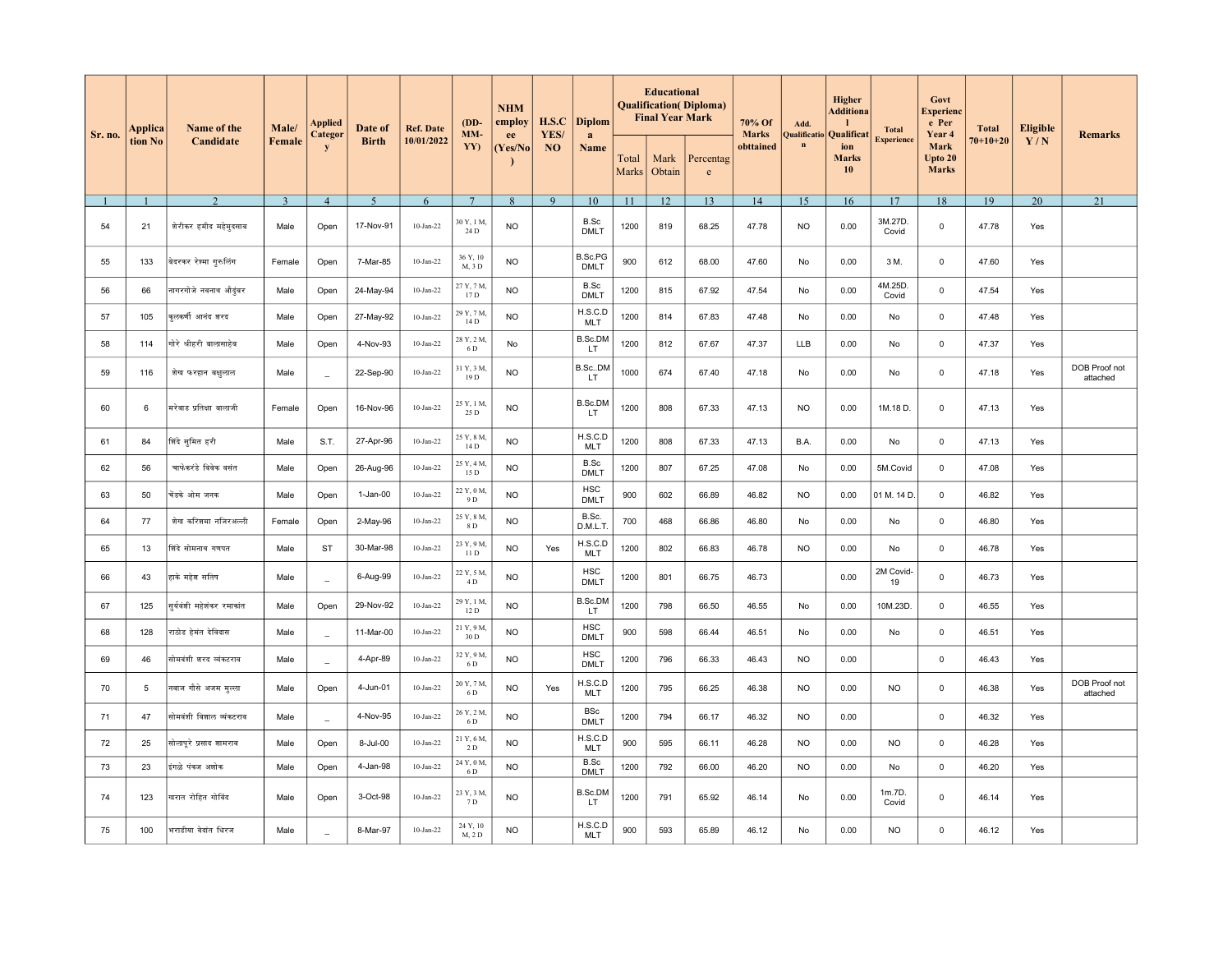| Sr. no. | Applica | Name of the                     | Male/          | Applied<br>Categor       | Date of        | <b>Ref. Date</b> | $(DD-$<br>MM-              | <b>NHM</b><br>employ<br>ee | H.S.C<br>YES/ | <b>Diplom</b><br>a            |                | <b>Educational</b><br><b>Final Year Mark</b> | <b>Qualification</b> ( <i>Diploma</i> ) | 70% Of<br><b>Marks</b> | Add.<br><b>Qualificatio</b> | Higher<br><b>Additiona</b><br>$\mathbf{I}$<br>Qualificat | <b>Total</b>                     | Govt<br>Experienc<br>e Per<br>Year 4 | <b>Total</b>   | <b>Eligible</b>               | <b>Remarks</b>                        |
|---------|---------|---------------------------------|----------------|--------------------------|----------------|------------------|----------------------------|----------------------------|---------------|-------------------------------|----------------|----------------------------------------------|-----------------------------------------|------------------------|-----------------------------|----------------------------------------------------------|----------------------------------|--------------------------------------|----------------|-------------------------------|---------------------------------------|
|         | tion No | Candidate                       | Female         | $\mathbf{y}$             | <b>Birth</b>   | 10/01/2022       | YY)                        | (Yes/No                    | NO            | Name                          | Total<br>Marks | Mark<br>Obtain                               | Percentag<br>$\mathbf{e}$               | obttained              | $\mathbf n$                 | ion<br><b>Marks</b><br>10                                | <b>Experience</b>                | Mark<br>Upto 20<br><b>Marks</b>      | $70 + 10 + 20$ | Y/N                           |                                       |
|         |         | $\overline{2}$                  | $\overline{3}$ | $\overline{4}$           | $\overline{5}$ | 6                | $7\phantom{.0}$            | 8                          | 9             | 10                            | -11            | 12                                           | 13                                      | 14                     | 15                          | 16                                                       | 17                               | 18                                   | 19             | 20                            | 21                                    |
| 76      | 76      | पुरणवाड प्रवन प्रभु             | Male           | S.T.                     | 7-Oct-94       | $10$ -Jan-22     | 27 Y, 3 M,<br>3 D          | <b>NO</b>                  |               | B.Sc.<br>D.M.L.T.             | 800            | 525                                          | 65.63                                   | 45.94                  | No                          | 0.00                                                     | 9M,9D<br>Covid                   | $\mathbf 0$                          | 45.94          | Yes                           |                                       |
| 77      | 8       | सांळुके संचिती सतिश             | Female         | Open                     | 27-Jun-06      | $10$ -Jan-22     | 15 Y, 6 M.<br>14 D         | <b>NO</b>                  | Yes           | H.S.C.D<br><b>MLT</b>         | 1100           | 721                                          | 65.55                                   | 45.88                  | <b>NO</b>                   | 0.00                                                     | <b>NO</b>                        | $\mathsf 0$                          | 45.88          | Yes                           |                                       |
| 78      | 63      | शिंदे सुनिलकुमार संभाजी         | Male           | $\equiv$                 | 10-May-83      | $10$ -Jan-22     | 38 Y, 8 M.<br>0 D          | <b>NO</b>                  |               | <b>HSC</b><br><b>DMLT</b>     | 700            | 457                                          | 65.29                                   | 45.70                  | No                          | 0.00                                                     | No                               | $\mathbf 0$                          | 45.70          | Yes                           | DOB Proof not<br>attached             |
| 79      | 51      | मस्के कांचन महादेव              | Female         | Open                     | 1-Jan-88       | $10$ -Jan-22     | 34 Y, 0 M.<br>9 D          | Yes                        |               | <b>HSC</b><br><b>DMLT</b>     | 1000           | 652                                          | 65.20                                   | 45.64                  |                             | 0.00                                                     | <b>NO</b>                        | $\mathsf 0$                          | 45.64          | Yes                           |                                       |
| 80      | 120     | गायकवाड अजय बालाजी              | Male           | Open                     | 14-Apr-98      | $10-Jan-22$      | 23 Y, 8 M.<br>27 D         | <b>NO</b>                  |               | B.Sc.DM<br>LT.                | 1200           | 782                                          | 65.17                                   | 45.62                  | No                          | 0.00                                                     | No                               | $\mathsf 0$                          | 45.62          | Yes                           |                                       |
| 81      | 52      | बागवान तोशीफ आशीफसाब            | Male           | Open                     | 7-Jun-99       | $10$ -Jan-22     | 22 Y, 7 M.<br>3 D          | <b>NO</b>                  |               | <b>HSC</b><br><b>DMLT</b>     | 1200           | 780                                          | 65.00                                   | 45.50                  | <b>NO</b>                   | 0.00                                                     | <b>NO</b>                        | $\mathbf 0$                          | 45.50          | Yes                           |                                       |
| 82      | 48      | स्वामी नागेश गुरुवसप्पा         | Male           | Open                     | 22-Dec-96      | $10$ -Jan-22     | 25 Y, 0 M.<br>19 D         | <b>NO</b>                  |               | <b>HSC</b><br><b>DMLT</b>     | 1200           | 778                                          | 64.83                                   | 45.38                  | B Com.                      | 0.00                                                     | 1M 10D<br>Covid-19               | 0                                    | 45.38          | Yes                           |                                       |
| 83      | 62      | माळी सागर पांड्रंग              | Male           | $\overline{\phantom{a}}$ | 19-Nov-98      | $10-Jan-22$      | 23 Y, 1 M,<br>22 D         | <b>NO</b>                  |               | <b>HSC</b><br><b>DMLT</b>     | 900            | 583                                          | 64.78                                   | 45.34                  | No                          | 0.00                                                     | <b>NO</b>                        | $\mathsf 0$                          | 45.34          | Yes                           | DOB Proof not<br>attached             |
| 84      | 85      | राठोड विकास शेषेराव             | Male           | Open                     | 20-Jun-96      | $10-Jan-22$      | 25 Y, 6 M,<br>21 D         | <b>NO</b>                  |               | H.S.C.D<br><b>MLT</b>         | 1200           | 769                                          | 64.08                                   | 44.86                  | No                          | 0.00                                                     | 3M,27D.<br>PHC<br>Wanjarwad<br>a | $\mathbf 0$                          | 44.86          | Yes                           |                                       |
| 85      | 19      | गोरे अविनाश हाणमंत              | Male           | $\equiv$                 | 9-Mar-97       | $10$ -Jan-22     | 24 Y, 10<br>M, 1 D         | <b>NO</b>                  | Yes           | <b>DMLT</b>                   | 900            | 575                                          | 63.89                                   | 44.72                  | <b>NO</b>                   | 0.00                                                     | <b>NO</b>                        | $\mathbf 0$                          | 44.72          | $\operatorname{\mathsf{Yes}}$ | <b>DMLT Mark seat</b><br>not attached |
| 86      | 127     | भंडारे महादेव अणोक              | Male           | S.T.                     | 4-Mar-84       | $10-Jan-22$      | 37 Y, 10<br>M, 6 D         | <b>NO</b>                  |               | B.Sc.<br><b>DMLT</b>          | 700            | 445                                          | 63.57                                   | 44.50                  | No                          | 0.00                                                     | No                               | $\mathsf 0$                          | 44.50          | Yes                           |                                       |
| 87      | 131     | सय्यद ईमरानफारुख सय्यद<br>युनुस | Male           | Open                     | 12-Jul-93      | $10$ -Jan-22     | 28 Y, 5 M,<br>29 D         | <b>NO</b>                  |               | B.Sc.DM<br>LT.                | 700            | 444                                          | 63.43                                   | 44.40                  | No                          | 0.00                                                     | No                               | $\mathbf 0$                          | 44.40          | Yes                           |                                       |
| 88      | 88      | सुर्यवंशी कन्हेया गोवर्धन       | Male           | Open                     | 14-Jun-99      | 10-Jan-22        | 22 Y, 6 M,<br>27 D         | <b>NO</b>                  |               | H.S.C.D<br><b>MLT</b>         | 700            | 437                                          | 62.43                                   | 43.70                  | No                          | 0.00                                                     | <b>NO</b>                        | $\mathbf 0$                          | 43.70          | Yes                           |                                       |
| 89      | 101     | लांडे दिपक विठ्ठल               | Male           | Open                     | 26-Nov-86      | $10-Jan-22$      | 35 Y, 1 M,<br>15 D         | <b>NO</b>                  |               | H.S.C.D<br><b>MLT</b>         | 1000           | 565                                          | 56.50                                   | 39.55                  | B.Com.                      | 0.00                                                     | 1Y,6M.23D<br>Covid               | $\overline{4}$                       | 43.55          | Yes                           |                                       |
| 90      | 70      | काळे ज्ञानेश्वर भारत            | Male           | Open                     | 2-Sep-93       | $10-Jan-22$      | 28 Y, 4 M,<br>8 D          | <b>NO</b>                  |               | B.Sc, PG<br><b>DMLT</b>       | 600            | 335                                          | 55.83                                   | 39.08                  | No                          | 0.00                                                     | 1Y Covid                         | $\overline{4}$                       | 43.08          | Yes                           |                                       |
| 91      | 27      | कुसळे स्वाती अशोकराव            | Female         | Open                     | 25-Nov-91      | $10-Jan-22$      | 30 Y, 1 M,<br>16 D         | <b>NO</b>                  |               | <b>B.Sc PG</b><br><b>DMLT</b> | 600            | 367                                          | 61.17                                   | 42.82                  | <b>NO</b>                   | 0.00                                                     | <b>NO</b>                        | $\mathbf 0$                          | 42.82          | Yes                           |                                       |
| 92      | 124     | मिंडकर स्नेहा केशव              | Female         | <b>NTC</b>               | 8-Jun-97       | $10-Jan-22$      | 24 Y, 7 M,<br>2 D          | <b>NO</b>                  |               | <b>B.Sc PG</b><br><b>DMLT</b> | 600            | 367                                          | 61.17                                   | 42.82                  | No                          | 0.00                                                     | No                               | $\mathsf 0$                          | 42.82          | Yes                           | Complete mark<br>sheets not attached  |
| 93      | 87      | जमादार अनिल नागनाथ              | male           | Open                     | 20-May-85      | $10-Jan-22$      | 36 Y, 7 M,<br>21 D         | <b>NO</b>                  |               | B.Sc<br><b>DMLT</b>           | 900            | 549                                          | 61.00                                   | 42.70                  | No                          | 0.00                                                     | 2 M, 11 D.<br>Covid              | $\mathsf 0$                          | 42.70          | Yes                           |                                       |
| 94      | 55      | मरमे हाजरतवी दस्तगीर            | Female         | Open                     | 1-Jul-87       | $10$ -Jan-22     | 34 Y, 6 M,<br>9 D          | <b>NO</b>                  |               | B.Sc<br><b>DMLT</b>           | 800            | 486                                          | 60.75                                   | 42.53                  | <b>NO</b>                   | 0.00                                                     | 11M,21D.<br>Covid                | $\mathbf 0$                          | 42.53          | Yes                           |                                       |
| 95      | 115     | राठोड रेणुका शिवाजी             | Female         | $\overline{a}$           | 10-May-93      | $10-Jan-22$      | 28 Y, 8 M,<br>$0\ {\rm D}$ | <b>NO</b>                  |               | H.S.C.D<br><b>MLT</b>         | 825            | 498                                          | 60.36                                   | 42.25                  | No                          | 0.00                                                     | 2M.14D.<br>Covid                 | $\mathbf 0$                          | 42.25          | Yes                           |                                       |